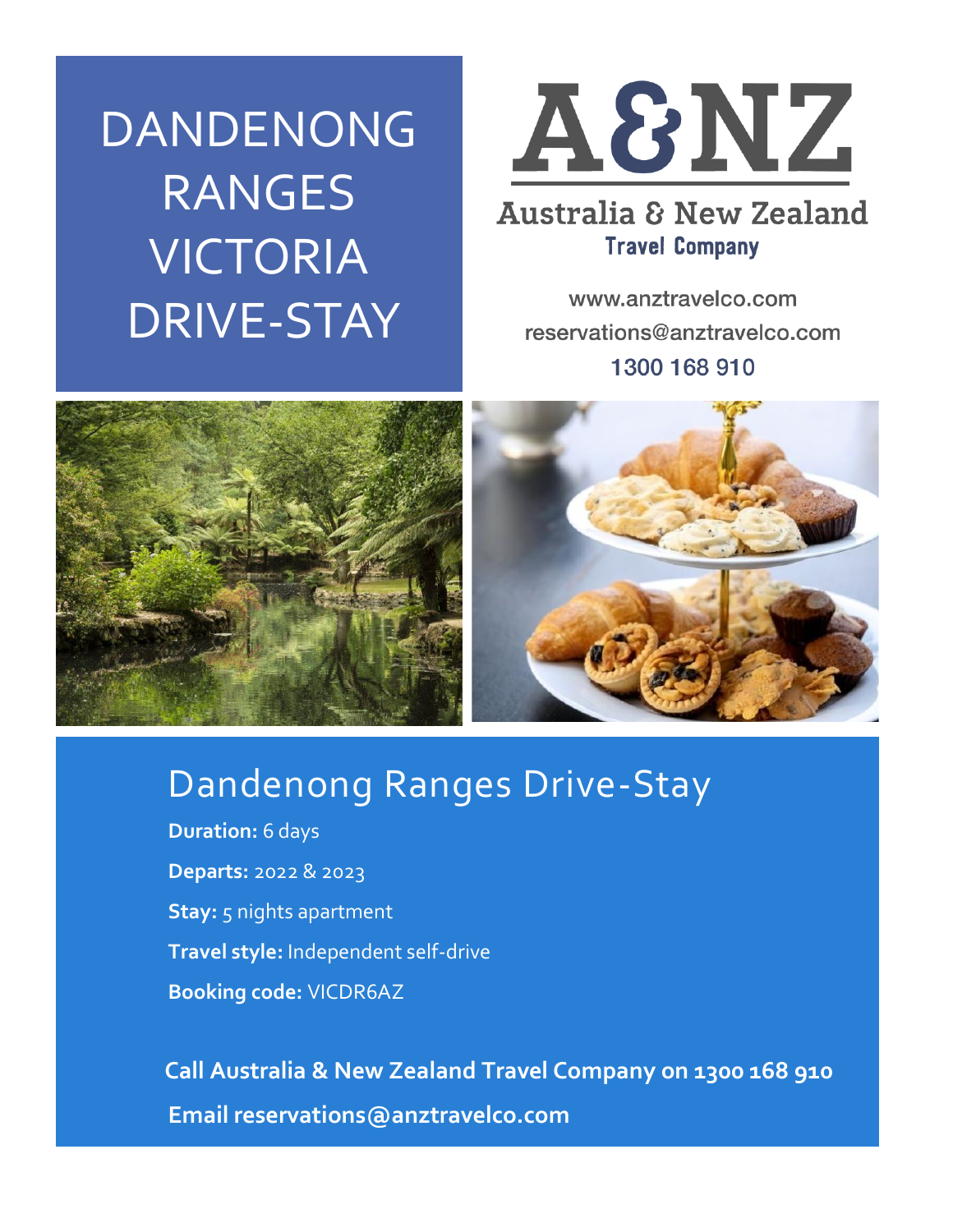# 6 Days Dandenong Ranges with Car Hire

#### **About the holiday**

Discover the delights of Melbourne's picturesque Dandenong Ranges.

This self-drive holiday gives you a base in Ferntree Gully, a suburb on the outskirts of Melbourne and the ideal location for exploring the picturesque region. From here you can visit the Dandenong Ranges Botanic Gardens, wander along the many hiking and biking trails and admire the natural beauty at Ferntree Gully Quarry Park. Historic Puffing Billy Steam Train and Drum Theatre are also renowned local landmarks.

Venture up into the hills to enjoy discovering the charming townships of Olinda, Emerald and Sassafras. Make sure you allow time for a delicious high tea. Miss Marples Tea Room, Marybrooke Manor and Mary Eats Cakes are just some of places that put on a great spread. There are also great local taverns and restaurants that are famous for their European flavour.

The Dandenong Ranges is a lovely escape from the city, with its gardens, galleries and local gastronomic delights!

#### **Travel dates**

**2022** – 01 May to 10 December **2023** – 20 January to 10 December

\*Subject to confirmation at time of booking. Price may vary depending on travel dates & availability. Please contact us for travel at other times of the year.

**Want to extend your stay, see more of Melbourne or add flights? For more info call 1300 168 910 or email hello@anztravelco.com**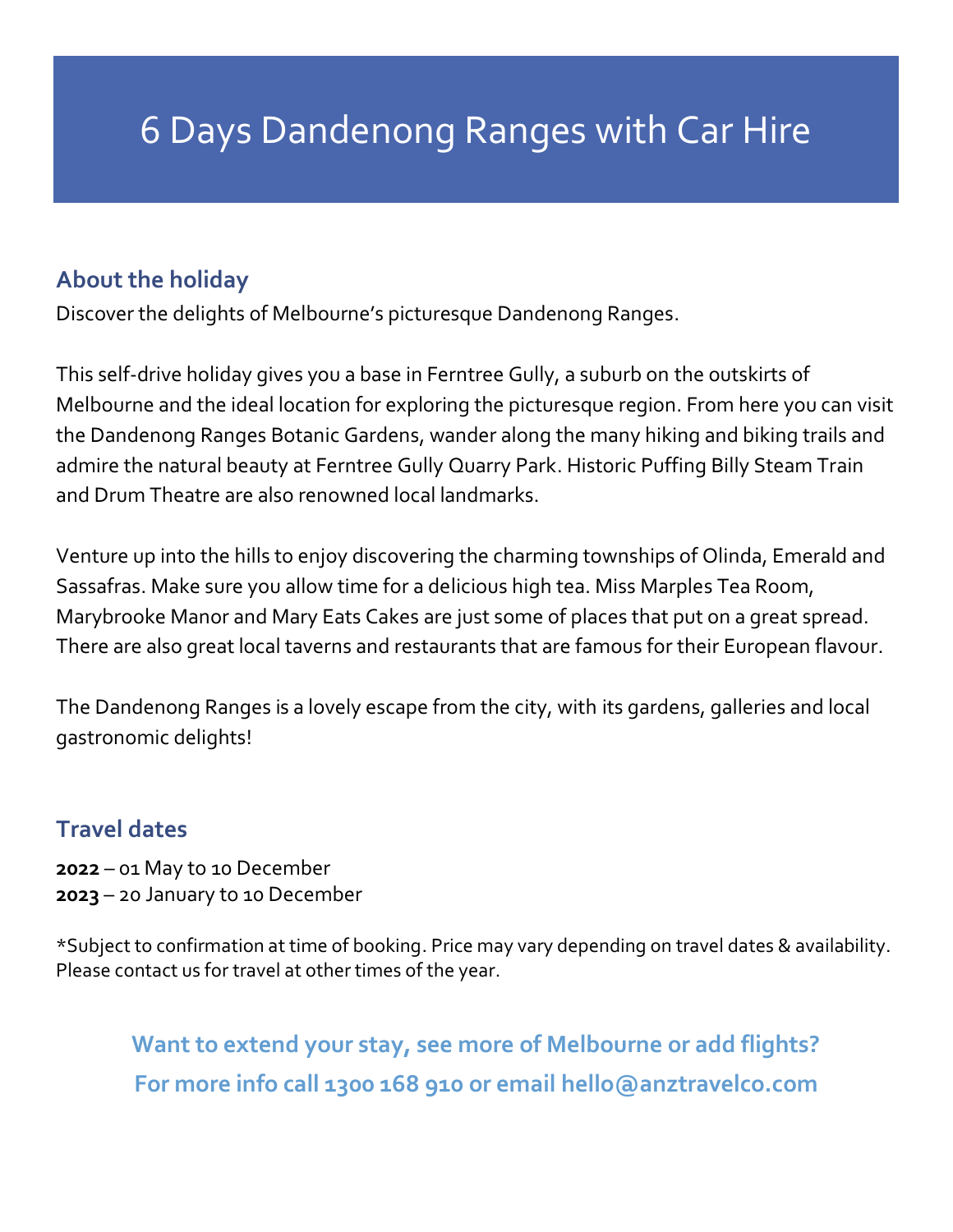

#### **Holiday Inclusions**

**Car Hire** – 5 days Compact car rental, automatic vehicle with unlimited kilometres Pick up & drop off at Melbourne Airport

**Accommodation** - 5 nights at Lifestyle Apartments, Ferntree Gully Standard 1 bedroom apartment, based on twin share

#### **Car Hire inclusions & conditions:**

Liability insurance Value Added Tax (GST) Collision Damage Waiver (CDW) – with excess Theft Protection (TP) – with excess Unlimited kilometres Fuel Policy: Pick up full & return full

#### **About Lifestyle Apartments at Ferntree Gully**

Each apartment provides a kitchen with a fridge, a hob, a microwave and a dishwasher. Guests will appreciate conveniences, such as a washer/dryer and a living room, while a flatscreen TV with digital channels and a DVD player provide entertainment. Dry cleaning, laundry facilities and tour/ticket assistance are available at this smoke-free apartment building. Free WiFi in public areas and free self-parking are also provided.

#### **Package excludes:**

Flights to Melbourne – please contact us for the latest airfare deals Car hire extra expenses, such as road tolls, fuel, insurance excess waivers etc. Meals, sightseeing & activities Personal items, such as drinks, snacks, laundry etc. Travel insurance is strongly recommended Prices are based on twin share, please contact us for single rates

> *This package is subject to confirmation by the hotels and local operators. Cancellation fees & booking conditions apply.*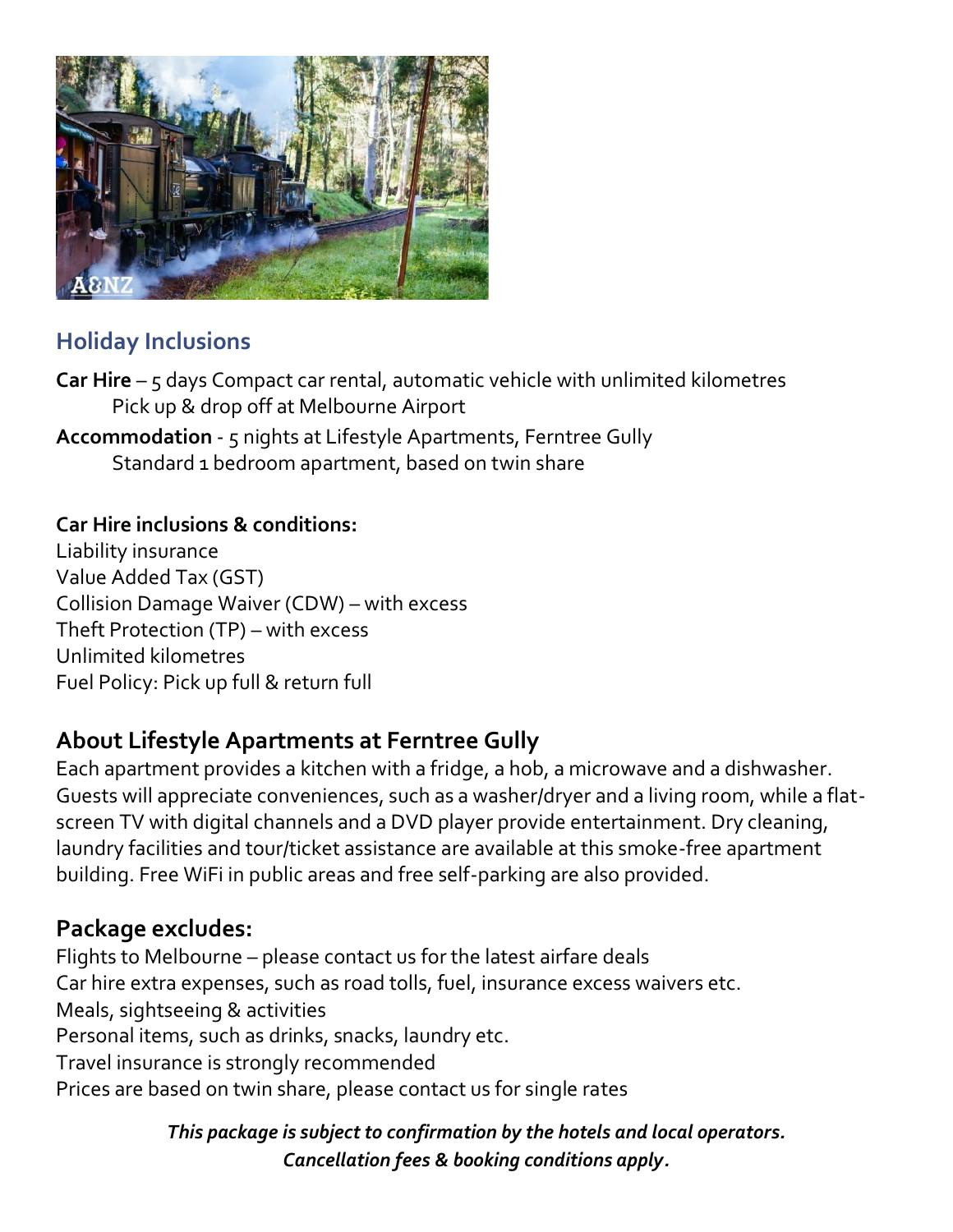#### **Australia & New Zealand Travel Company is a full-service travel agency**

**Want flights, car hire, escorted tours, airport transfers, travel insurance & more?** Our team of experienced travel consultants can help put together a holiday with all the inclusions that you need. Email us today on [reservations@anztravelco.com](mailto:reservations@anztravelco.com) with your preferences for any of our packages.



ATAS vets travel agents against strict criteria to ensure they meet certain standards, are reliable and professional businesses. ATAS agents need to meet high levels of business discipline, training, compliance with Australian Consumer Law and compliance with a strict code of conduct – ensuring your piece of mind when booking travel.

We have met these stringent requirements in order to become nationally accredited. Our accreditation means we are credible and a professional business that takes pride in its staff being expertly trained. This means you can book your travel knowing you're in the safe hands of a trusted and reputable travel agent.

#### **AFFORDABLE HOLIDAYS – How do we do it?**

We know Australia & New Zealand like the back of our hand. We go directly to local suppliers to source the best possible price and holiday for you. That's why our holidays are more affordable. We work with reputable travel professionals that offer exceptional service and tours at just the right price. If you think you are paying too much for your travel arrangements, please give us a call, we will do our best to find you the ideal holiday!

> **For enquiries & reservations Call 1300 168 910 or email hello@anztravelco.com**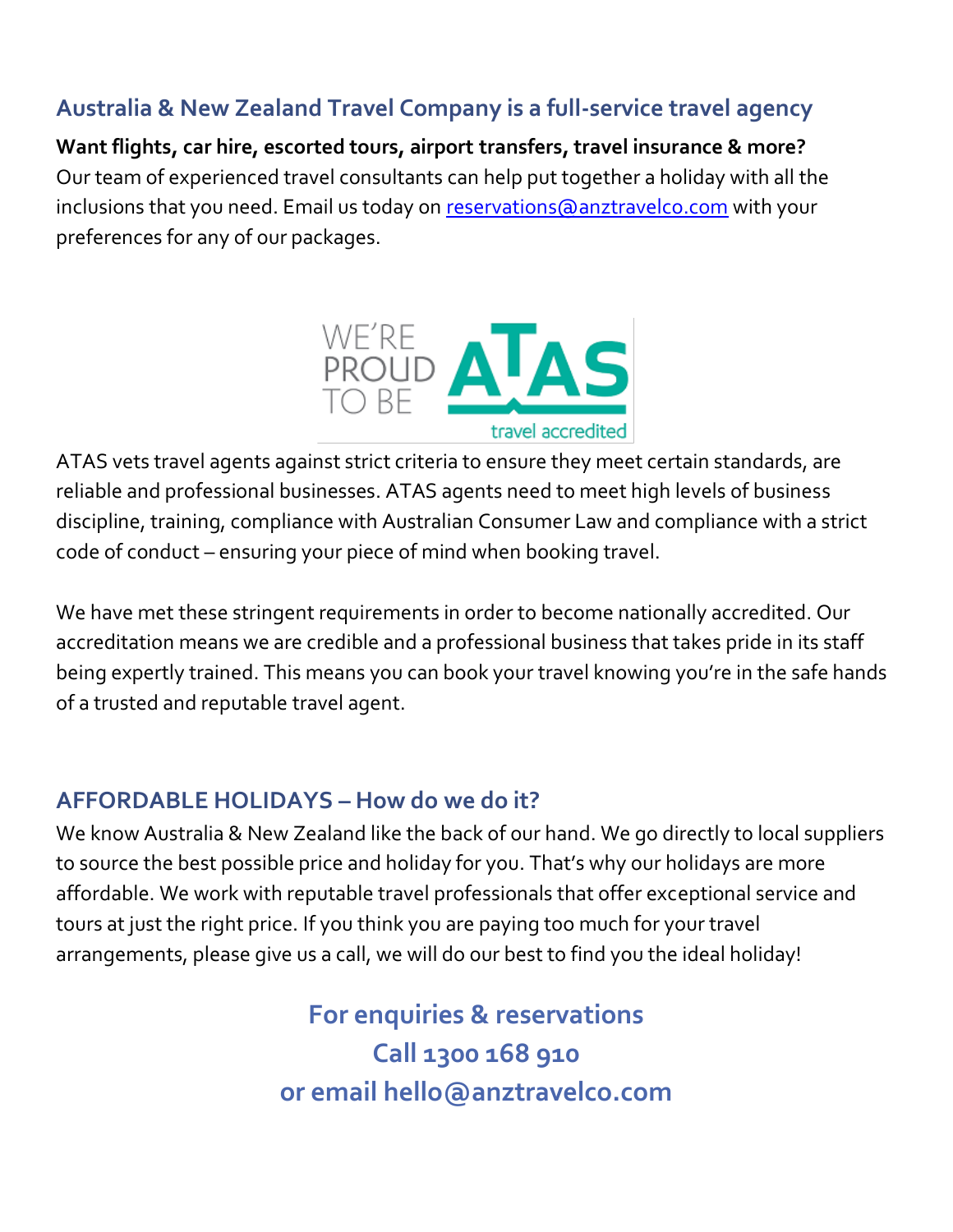

*Travel On Demand Pty Ltd, Trading As*

#### **AUSTRALIA & NEW ZEALAND TRAVEL COMPANY BOOKING CONDITIONS**

#### **Please read the following information prior to making your reservation**

Our full set of terms and conditions can be [viewed and downloaded on our website,](https://anztravelco.com.au/booking-conditions/) or supplied on request from our office. We highly recommend you read Australia & New Zealand Travel Company booking conditions prior to make your holiday reservations. This is the contract under which both parties enter, therefore we request that you only make a booking if you agree with these conditions.

This is a summary in brief for our customers:

1. Upon making a reservation with Australia & New Zealand Travel Company you will receive a booking form, which needs to be filled out and signed to confirm that you agree to the terms and conditions.

- 2. Your booking will then be confirmed to you in writing and you will be required to make a payment to secure your reservation.
	- 3. At this time, you must take out travel insurance for your holiday to protect you against any unforeseen circumstances.
- 4. 90 days prior to departure you will be asked to make the balance payment for your trip (you will be notified if your supplier requires earlier payment).
	- 5. 10 days prior to departure you will be sent your travel documents via email.

Australia & New Zealand Travel Company operates a Client Trust bank account. This means that we do not hold your money. We pay the ultimate travel providers (Suppliers) of your travel services the funds for your holiday. The Suppliers include airlines, tour operators, cruise lines, transport companies, hotels etc. We are required to pay the Suppliers deposits and final payments to secure your booking and in some instances these items are non-refundable.

If you wish to cancel you must notify us of your cancellation in writing. We will then write to the Suppliers to cancel your booking and request a refund (if applicable) for any elements of your holiday that are refundable. You will need to make an insurance claim for any travel arrangements that are non-refundable. If you have any issues during the refund or cancellation process, you have 30 days to contact our office in writing to lodge a complaint so an immediate resolution can be found for you.